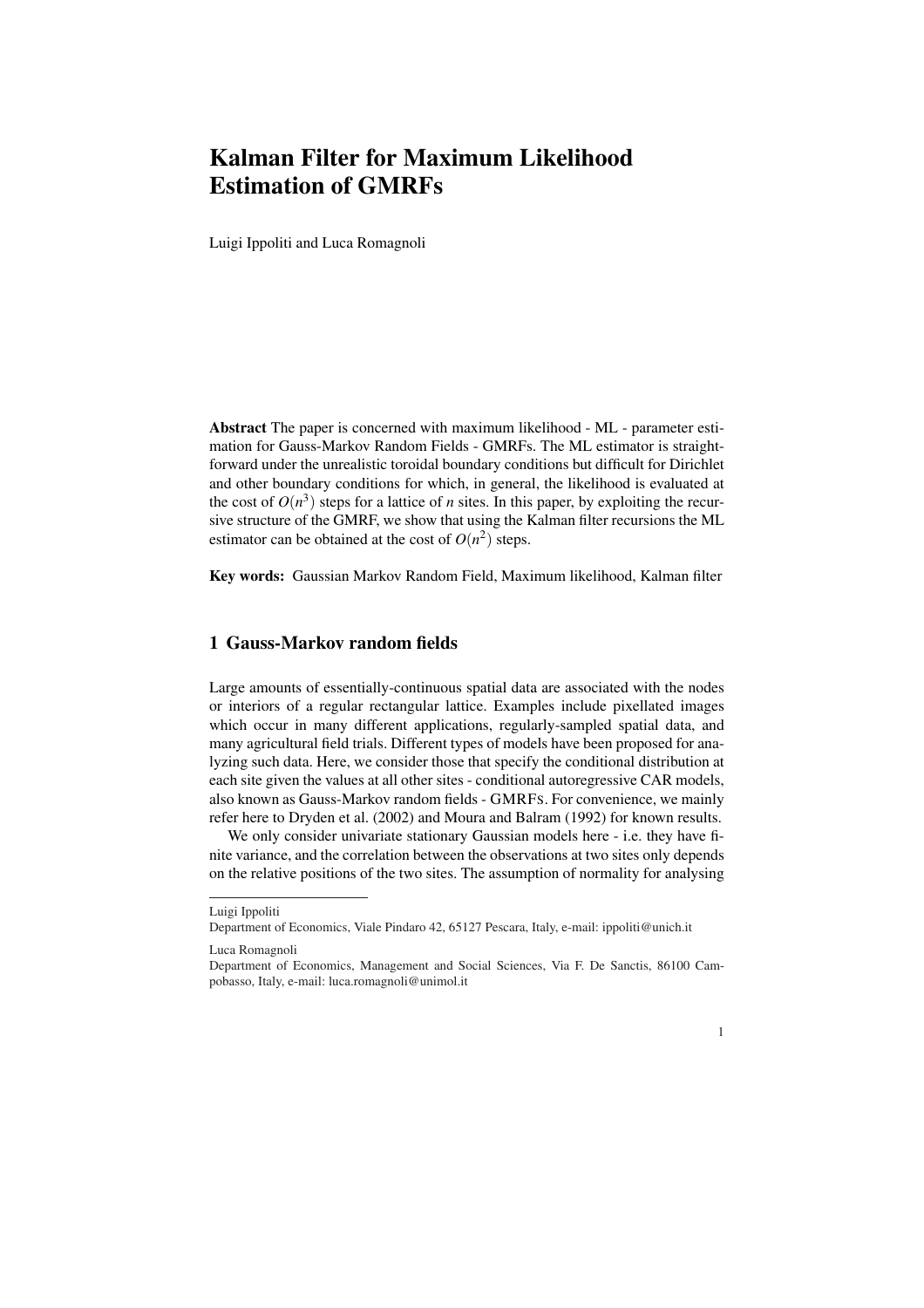a data set is convenient and often reasonable (perhaps after transformation). We assume models are defined on an infinite regular rectangular lattice, and applied to data on a complete finite lattice. Then a GMRF is defined by its conditional means.

Suppose that *t*, *u* and *z* are *d*−dimensional vectors, and assume that  $\{x(t), t \in \mathbb{Z}^d\}$ is a second-order stationary random field on the regular rectangular lattice, with mean zero, autocovariance function  $R_x(u) = Cov\{x(t), x(t+u)\}\)$ , and autocorrelation function  $r_x(u) = R_x(u)/\sigma_x^2$ , where  $\sigma_x^2 = R_x(0)$ . Provided the sum is finite, the autocovariance generating function - acgf - of *x* is  $\Gamma_x(z) = \sum_{u \in \mathbb{Z}^d} R_x(u) z^u$ ,  $z \in \mathbb{C}^d$ , with  $\sum |R_x(u)| < \infty$  and  $z^u = \prod_{i=1}^d z^{u_i}$ . The stationarity conditions ensure that the acgf always exists for  $|z| = 1$ , where  $|z| = \sqrt{(z'z)}$ . Let  $A(z) = 1 - \sum_{j \in S_p} \alpha_j z^j$  be a finite symmetric Laurent series satisfying  $A(z) = A(z^{-1})$ , i.e.  $\alpha_j = \alpha_{-j}$  for all *j*, where  $S_p$  is a finite subset of  $Z^d$  containing neighbours of the origin. Thus  $t + S_p$  is the set of neighbours of site *t*. The order of the neighbourhood set is denoted by *p*, and is defined sequentially by the maximum distance between the origin and a point in  $S_p$ . Thus, for  $d = 2$ , the first-order  $(p = 1)$  neighbours of a site are those 4 sites which are adjacent to it; and the second-order neighbours ( $p = 2$ ) are these plus the 4 diagonally adjacent sites.

 $\text{Let } [x(t)| \cdot] = [x(t)|x(t-j) : j \in \mathbb{Z}^d \setminus \{0\}]$ denote  $x(t)$  conditional on the values at all other sites. Then, under normality, the conditional autoregression of order *p* -  $CAR(p)$  - is defined by the conditional mean,

$$
E[x(t)|\cdot] = \sum_{j \in S_p} \alpha_j x(t-j),
$$

where  $\alpha_j = \alpha_{-j}$  for all *j*, and the constant conditional variance Var[ $x(t)$ ] =  $Var[\eta(t)] = \sigma_{\eta}^2$ , where  $\eta(t) = x(t) - E[x(t)]$  is the interpolation error process. Then

$$
A(L)x(t) = \eta(t), \quad t \in \mathbb{Z}^d,
$$
\n<sup>(1)</sup>

where *L* is a shift operator on an index, such that  $L^j x(t) = x(t - j)$ , and  $\Gamma_{\eta x}(z) = \sigma_{\eta}^2$ , i.e. the interpolation error  $\eta(t)$  is uncorrelated with all x's except  $x(t)$ . Provided the stationarity condition  $A(z) \neq 0$  for  $|z| = 1$  is satisfied, the acgf of the CAR is  $\Gamma_{\rm x}(z) = \sigma_{\rm \eta}^2 / A(z)$ , and the acgf of  $\eta(t)$  is  $\Gamma_{\eta}(z) = \sigma_{\eta}^2 A(z)$ . Thus the interpolation process is correlated, with  $r_{\eta}(u)$  given by the inverse correlations of the original process  $x(t)$  (Ippoliti et al., 2012).

## 2 The ML estimator and the Recursive structure of a finite **GMRF**

Suppose  $d = 2$  and consider an  $(N \times M)$  lattice  $\Omega$  with  $n = N \times M$  sites. Then, let  $x(t)$ ,  $t \in \Omega$ , be the process at sites  $(t_i, t_j)$ ,  $i = 1, \ldots, N$ ;  $j = 1, \ldots, M$ . We write the vector,  $X =$ £  $\mathbf{x}_1^T, \mathbf{x}_2^T, \ldots, \mathbf{x}_N^T$  $\int_0^T$ , where  $\mathbf{x}_i =$ .<br>۳  $x(t_i, t_1), x(t_i, t_2), \ldots, x(t_i, t_M)$ <sup>T</sup> is the *i*-th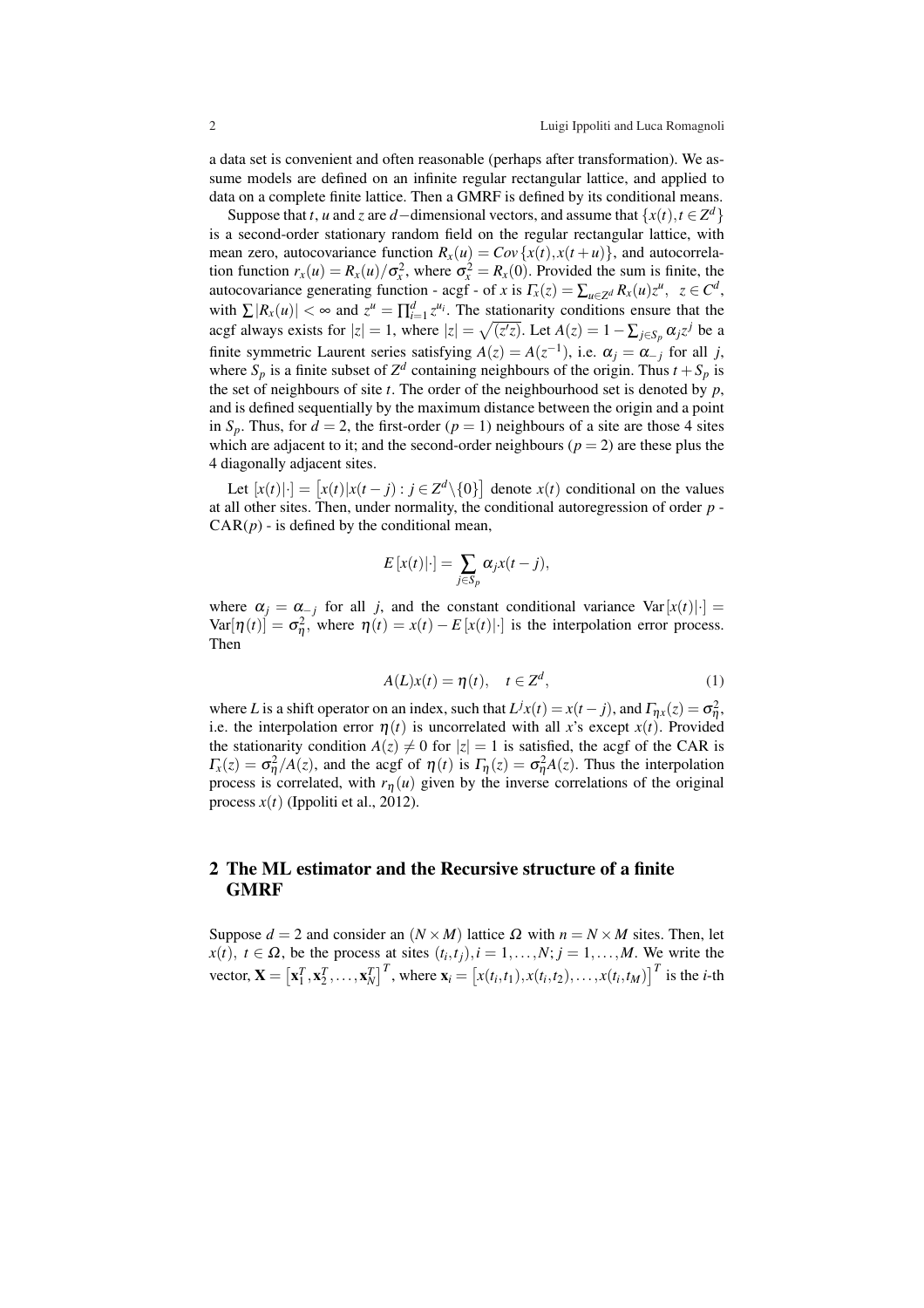row of Ω. The  $(n \times 1)$  vector **X** contains the sites in raster scan order - stacking the top row, then the second row, etc. Then, using matrix notation and following equation (1), a non-causal representation of the GMRF is

$$
\mathbf{A}(\alpha)\mathbf{X} = \eta,\tag{2}
$$

where  $A(\alpha)$  is the  $n \times n$  *potential matrix*, with entries equal to 1 along the principal diagonal,  $-\alpha_j$  if the sites *t* and  $t - j$  are neighbors, and zero otherwise. From equation (2) it readily follows that  $\mathbf{X} \sim N(\mathbf{0}, \sigma_n^2 \mathbf{A}^{-1}(\alpha)), \ \eta \sim N(\mathbf{0}, \sigma_n^2 \mathbf{A}(\alpha))$  and the negative log-likelihood of  $X$  is

$$
L(\alpha|\mathbf{X}) = \frac{n}{2}\log(2\pi\sigma_{\eta}^{2}) + \frac{1}{2}|\mathbf{A}(\alpha)| + \frac{1}{2\sigma_{\eta}^{2}}\mathbf{X}^{T}\mathbf{A}(\alpha)\mathbf{X}.
$$

The ML fit of the model can be found by minimizing the likelihood over the valid parameter space. In practice, optimization can be over the covariance matrix,  $\mathbf{R}_x = \sigma_\eta^2 \mathbf{A}^{-1}(\alpha)$ , positive definite. There are however several problems associated with this. An important part of the GMRF model specification is the choice of boundary conditions (b.c.) for a stationary process, since elements of  $\mathbf{R}_x$  for boundary sites on a finite lattice can be very complicated (Besag and Moran, 1975). When toroidal boundary conditions are assumed, the minimization of the likelihood for parameter estimation can be carried out with only  $O(n \log n)$  steps (see for example, Dryden et al., 2002). However, except for the torus assumption, the result for different boundary conditions is non-stationary - variances are no longer constant, and correlations at a given lag depend on the sites involved. One option is to set values of  $x(t)$  outside the lattice **L** to 0 (or the mean in general) - sometimes called the Dirichlet conditions. However, in general, apart from specific cases, these methods do not have  $\mathbf{R}_{x}^{-1}$  in a form which can be rapidly used. In fact, although there are computationally fast algorithms for first-order and some second-order GMRFs with the more realistic Dirichlet boundary conditions, computation is expensive and in general takes  $O(n^3)$  steps. In this paper we develop a simple method for inference with Dirichlet or other boundary conditions which, exploiting the recursive structure of the GMRF, is computationally fast and requires only  $O(n^2)$  steps. For simplicity, we discuss the representation of a first-order GMRF with parameters  $\alpha_{01}$  (for horizontal interactions) and  $\alpha_{10}$  (for vertical interactions); however extensions to higher orders is straightforward.

Let  $H_M$  be the  $(M \times M)$  matrix with entries equal to 1 just above and below the principal diagonal. Also, let  $\mathbf{B} = \mathbf{I}_M - \alpha_{01} \mathbf{H}_M$  and  $\mathbf{C} = -\alpha_{10} \mathbf{I}_M$ , where  $\mathbf{I}_M$  is the  $(M \times M)$  identity matrix. Then, it follows that  $\mathbf{A}(\alpha) = \mathbf{I}_N \otimes \mathbf{B} + \mathbf{H}_N \otimes \mathbf{C}$ . The recursive structure of the GMRF consists of two equivalent one-sided representations of  $x(t)$  that are obtained by the Cholesky decomposition of the potential matrix  $A(\alpha)$ , using a Riccati equation. For example, since  $A(\alpha)$  is positive definite, we define the lower/upper Cholesky decomposition as  $\mathbf{A}(\alpha) = \mathbf{U}^T \mathbf{U}$ , where U is upper triangular. Then, from equation (2) we write  $UX = \varepsilon$ , where  $\varepsilon = U^{T-1}\eta$ . As a result, we thus have an equivalent one-sided "backward" regressor model from which it follows that  $\varepsilon \sim N(\mathbf{0}, \sigma_{\eta}^2 \mathbf{I})$  and  $E\big[\varepsilon \mathbf{X}^T \big] = \sigma_{\eta}^2 \mathbf{U}^{-1}$ .